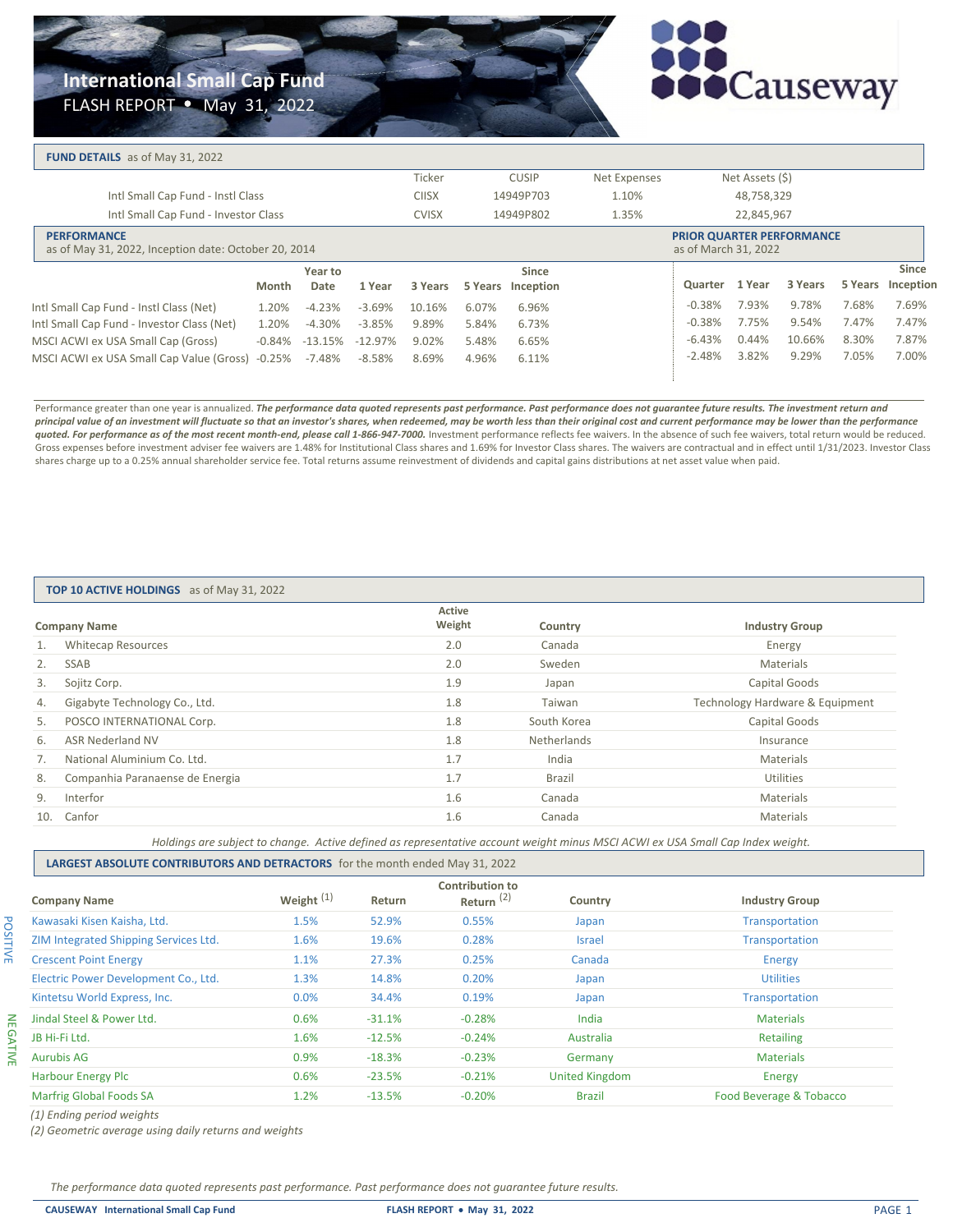# International Small Cap Fund

#### CHARACTERISTICS as of May 31, 2022

|                            | Intl Small Cap Fund | MSCI ACWI ex USA<br>Small Cap | MSCI ACWI ex USA<br>Small Cap Value |
|----------------------------|---------------------|-------------------------------|-------------------------------------|
| No. of Holdings            | 127                 | 4,332                         | 2,602                               |
| Wtd Avg Mkt Cap (Mn)       | 2,483               | 1,894                         | 1,891                               |
| NTM Price/Earnings         | 5.7x                | 14.7x                         | 11.2x                               |
| P/B Value                  | 0.9x                | 1.4x                          | 1.0x                                |
| Return on Equity           | 22.8%               | 12.4%                         | 10.5%                               |
| LTM Wtd Avg Price Momentum | 30.6%               | 9.1%                          | 10.9%                               |
| NTM Wtd Avg EPS Revision   | 20.6%               | 1.1%                          | 2.5%                                |
|                            |                     |                               |                                     |

### SIGNIFICANT CHANGES for the month ended May 31, 2022

| <b>Company Name</b>             | Country       | <b>Industry Group</b>                      | Wgt<br>Beginning % | Wgt<br>Ending % |  |
|---------------------------------|---------------|--------------------------------------------|--------------------|-----------------|--|
| <b>Increases</b>                |               |                                            |                    |                 |  |
| Companhia Paranaense de Energia | <b>Brazil</b> | <b>Utilities</b>                           | 0.47%              | 1.65%           |  |
| <b>Russel Metals</b>            | Canada        | <b>Capital Goods</b>                       | $0.00\%$           | 1.00%           |  |
| Sankyo Co., Ltd.                | Japan         | <b>Consumer Durables &amp; Apparel</b>     | 0.00%              | 0.85%           |  |
| <b>Primax Electronics Ltd.</b>  | <b>Taiwan</b> | <b>Technology Hardware &amp; Equipment</b> | $0.00\%$           | 0.47%           |  |
| Hosiden Corp.                   | Japan         | <b>Technology Hardware &amp; Equipment</b> | 0.01%              | 0.31%           |  |
| <b>Decreases</b>                |               |                                            |                    |                 |  |
| Interfor                        | Canada        | <b>Materials</b>                           | 2.14%              | 1.64%           |  |
| Kintetsu World Express, Inc.    | Japan         | Transportation                             | 0.49%              | 0.01%           |  |
| Huaxin Cement Co                | China         | <b>Materials</b>                           | 0.98%              | 0.71%           |  |
| Golden Ocean Group Ltd.         | <b>Norway</b> | Transportation                             | 0.84%              | 0.64%           |  |
|                                 |               |                                            |                    |                 |  |

#### RELATIVE ATTRIBUTION VS. MSCI ACWI ex USA Small Cap for the month ended May 31, 2022

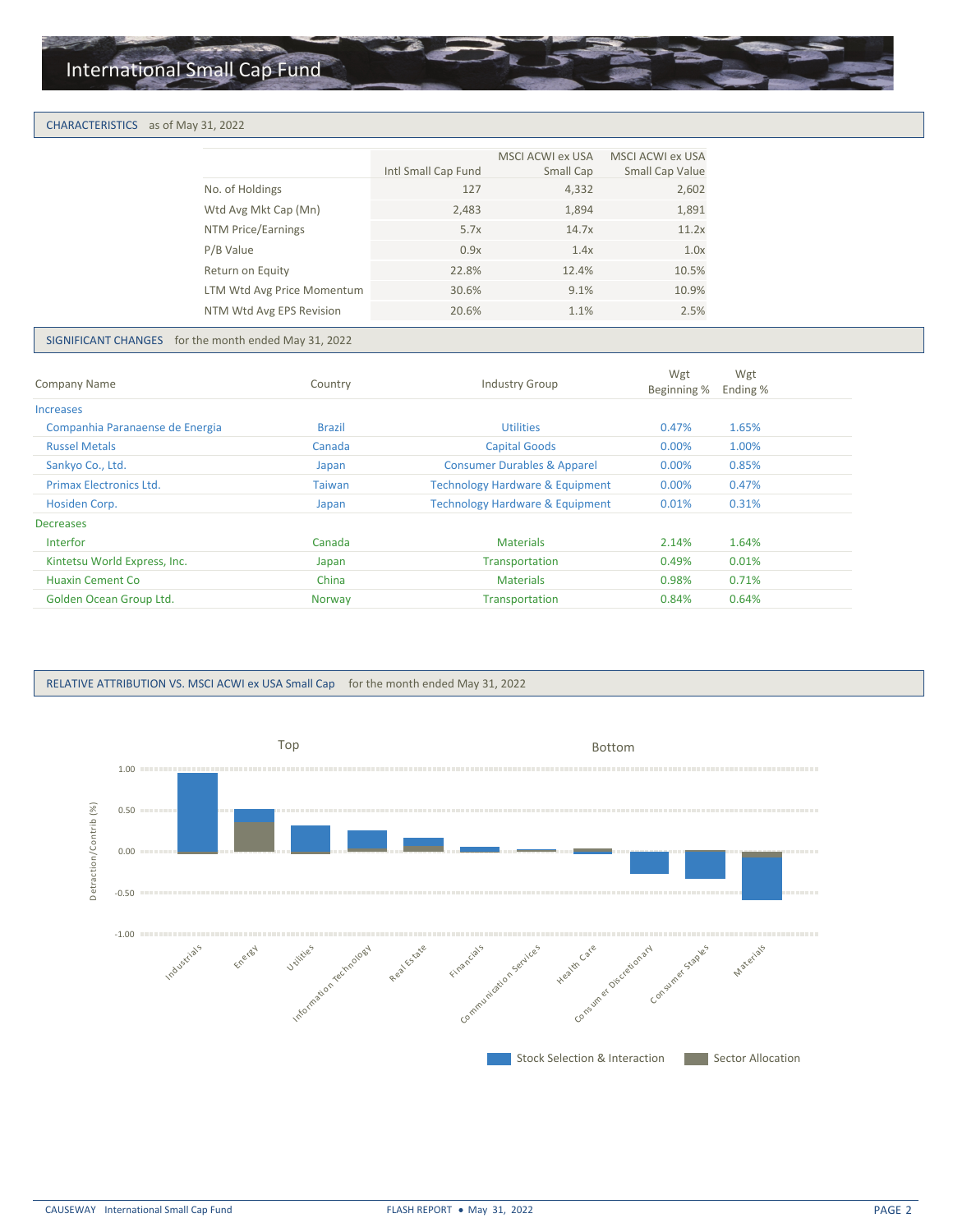# International Small Cap Fund

#### COUNTRY ALLOCATION as of May 31, 2022

| $\frac{1}{2}$                           |                 |                                    |                                      |                 |                                    |
|-----------------------------------------|-----------------|------------------------------------|--------------------------------------|-----------------|------------------------------------|
|                                         | <b>FUND (%)</b> | MSCI ACWI ex USA Small Cap<br>(% ) |                                      | <b>FUND (%)</b> | MSCI ACWI ex USA Small Cap<br>(% ) |
| Israel                                  | 1.6             | 2.1                                | China                                | 1.0             | 2.1                                |
| Developed Middle East                   | 1.6             | 2.1                                | India                                | 5.7             | 5.4                                |
| Austria                                 | 0.1             | 0.6                                | Indonesia                            | 2.2             | 0.6                                |
| Belgium                                 | 0.1             | 1.3                                | Malaysia                             | 0.1             | 0.7                                |
| Finland                                 | 0.1             | 1.1                                | Pakistan                             | 0.0             | $0.0\,$                            |
| France                                  | $1.2\,$         | 2.5                                | Philippines                          | 0.0             | 0.2                                |
| Germany                                 | 3.7             | 3.5                                | South Korea                          | 8.0             | 4.0                                |
| Ireland                                 | 0.0             | 0.4                                | Taiwan                               | 9.8             | 5.6                                |
| Italy                                   | 0.4             | 2.0                                | Thailand                             | 1.6             | 0.8                                |
| Netherlands                             | 2.9             | 1.5                                | <b>Emerging Asia</b>                 | 28.4            | 19.4                               |
| Portugal                                | 0.0             | 0.2                                | Czech Republic                       | 0.0             | 0.0                                |
| Spain                                   | 0.1             | 1.4                                | Egypt                                | 0.0             | 0.1                                |
| Euro                                    | 8.6             | 14.5                               | Greece                               | $0.0\,$         | 0.2                                |
| Denmark                                 | 0.6             | 1.2                                | Hungary                              | 0.0             | 0.0                                |
| Norway                                  | 1.4             | 1.7                                | Kuwait                               | $0.0\,$         | 0.3                                |
| Sweden                                  | 2.3             | 4.3                                | Poland                               | 0.0             | 0.3                                |
| Switzerland                             | 0.2             | 3.2                                | Qatar                                | 0.0             | 0.2                                |
| United Kingdom                          | 6.7             | 11.3                               | Russia                               | 0.0             | $0.0\,$                            |
| Europe - Other                          | 11.2            | 21.7                               | Saudi Arabia                         | 0.0             | 0.6                                |
| Canada                                  | 11.8            | 7.6                                | South Africa                         | 0.1             | 1.1                                |
| <b>United States</b>                    | 0.0             | 0.0                                | Turkey                               | 1.2             | 0.4                                |
| North America                           | 11.8            | 7.6                                | <b>United Arab Emirates</b>          | 0.0             | 0.2                                |
|                                         |                 |                                    | Emerging Europe, Middle East, Africa | 1.4             | 3.5                                |
| Australia                               | 8.4<br>1.1      | 6.9<br>1.3                         | Brazil                               | 4.5             | 1.8                                |
| Hong Kong                               | 19.2            | 18.3                               | Chile                                | 0.5             | 0.2                                |
| Japan<br>New Zealand                    | 0.1             | 0.6                                | Colombia                             | 0.0             | $0.1\,$                            |
| Singapore                               | 1.5             | 1.5                                | Mexico                               | 0.0             | 0.5                                |
| Pacific                                 | 30.2            | 28.7                               | Peru                                 | $0.0\,$         | $0.0\,$                            |
|                                         |                 |                                    | <b>Emerging Latin America</b>        | 5.0             | $2.5$                              |
| <b>DEVELOPED SUBTOTAL</b>               | 63.5            | 74.5                               |                                      |                 |                                    |
| <b>EMERGING SUBTOTAL</b><br><b>CASH</b> | 34.8<br>1.7     | 25.5<br>0.0                        |                                      |                 |                                    |
| <b>TOTAL</b>                            | 100.0           | 100.0                              |                                      |                 |                                    |
|                                         |                 |                                    |                                      |                 |                                    |

#### RELATIVE REGIONAL ATTRIBUTION VS. MSCI ACWI ex USA Small Cap for the month ended May 31, 2022



*The performance data quoted represents past performance. Past performance does not guarantee future results.*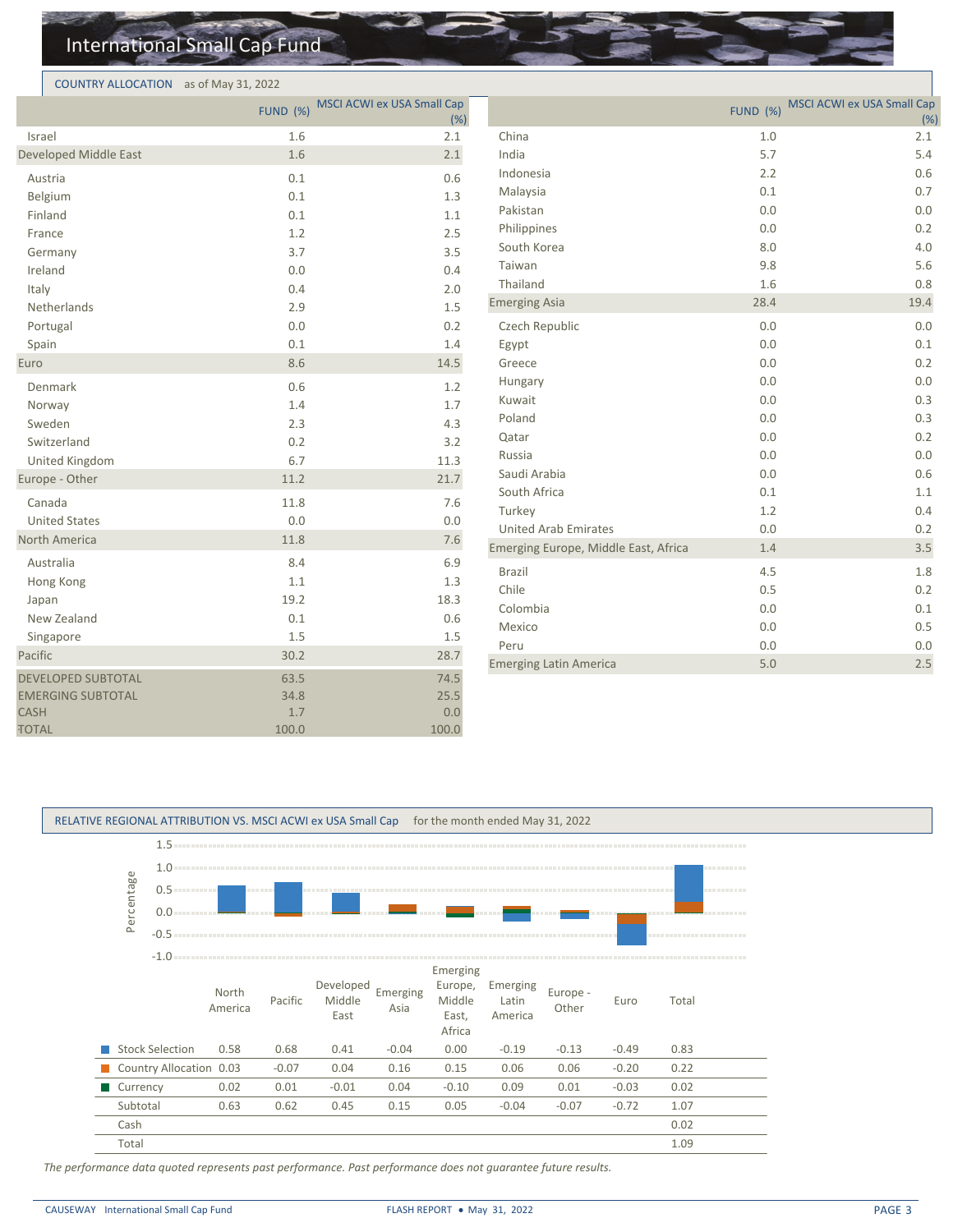

The Causeway International Small Cap strategy uses quantitative factors that can be grouped into the listed six categories. The relative return attributed to a factor is the difference between the equally-weighted average return of the highest ranked quintile of companies in the strategy's universe and that of the lowest ranked quintile of companies based on that factor. Holdings are subject to change.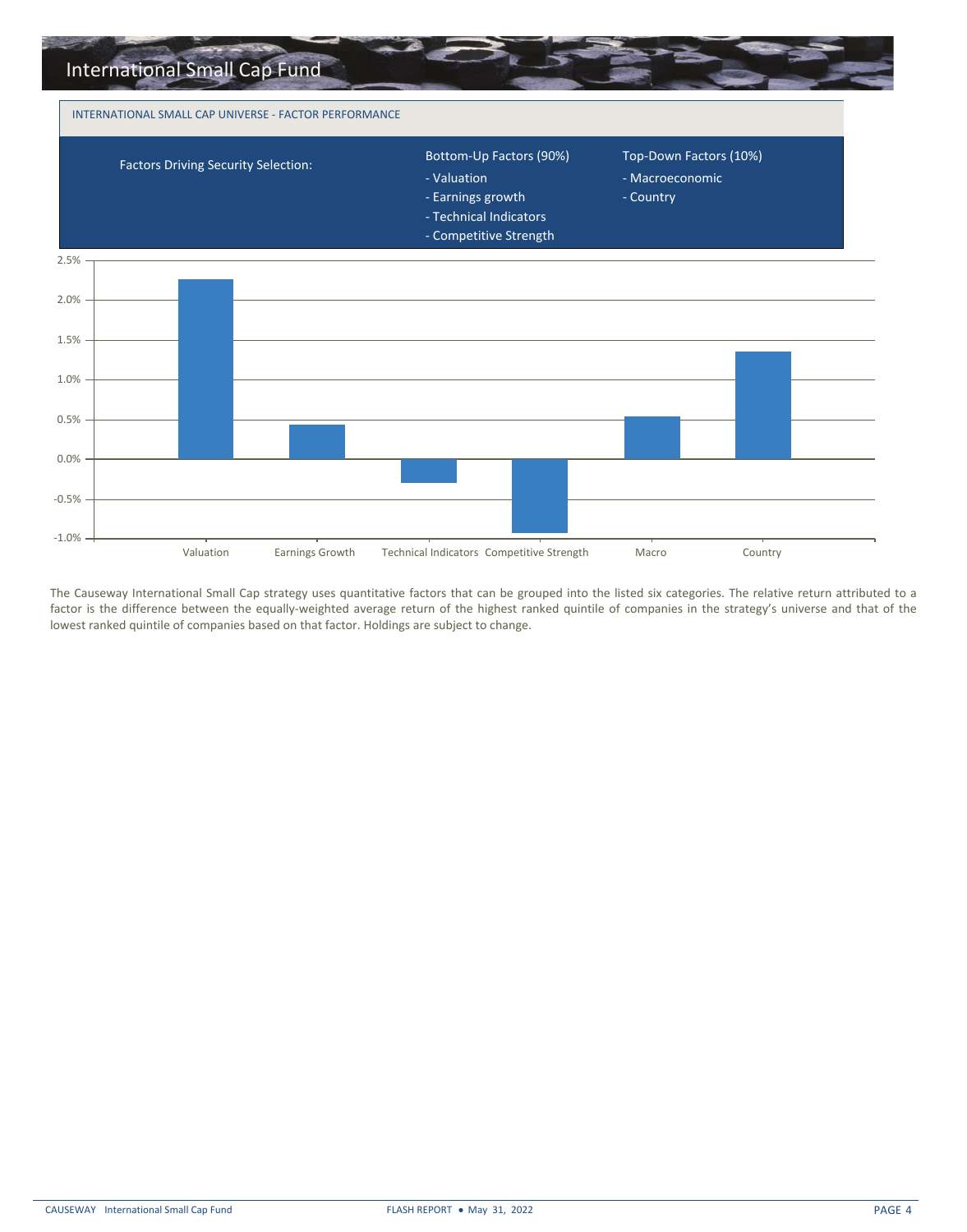Causeway International Small Cap Fund Review for Month Ended May 31, 2022

# Commentary Highlights

- Global equities finished the month of May largely flat, belying significant intramonth volatility as investors considered macro risks to economic growth including tightening global monetary policy, the war in Ukraine, and ongoing Covid restrictions in China.
- · Historically tight labor markets and high single-digit inflation in many developed market economies are forcing central banks into quick action to raise interest rates, but they face a narrow corridor to raise interest rates without sparking a recession.
- · Though we analyze many different stock selection factors in our alpha model, value factors receive the largest weight on average.

# Performance Review

Global equities finished the month of May largely flat, belying significant intramonth volatility as investors considered macro risks to economic growth including tightening global monetary policy, the war in Ukraine, and ongoing Covid restrictions in China. Growth stocks continued to struggle with valuation compression during the month, with many value stocks meaningfully outperforming growth peers. International smaller capitalization ("cap") equities, as measured by the MSCI ACWI ex USA Small Cap Index ("Index") underperformed international large cap equities in May. Within smaller cap equities, emerging market ("EM") stocks underperformed their developed market ("DM") peers in May, although EM small caps have outperformed DM small caps for the year-to-date period overall. Thus, our overweight to EM equities added value thus far in 2022. From a sector perspective, the strongest performers in the Index were energy, information technology, and utilities. The worst performing Index sectors were materials, real estate, and communication services.

The Causeway International Small Cap Fund ("Fund") outperformed the Index during the month. To evaluate stocks in our investable universe, our multi-factor quantitative model employs four bottom-up factor categories – valuation, earnings growth, technical indicators, and competitive strength – and two top-down factor categories assessing macroeconomic and country aggregate characteristics. Value was the best-performing factor group in May, and value is now the top-performing factor group in 2022YTD and over the last twelve months as well. The strategy's earnings growth alpha factors also had positive returns in May, and they are the second-best-performing factor group YTD and over the past twelve months. Our technical factors delivered modestly negative returns in May. Our competitive strength factor category delivered negative returns for the month. These factors have a quality tilt to them but offer good diversification to other bottom-up factors, particularly value. Our macroeconomic and country aggregate factors both delivered positive returns in May as countries exhibiting superior top-down metrics outperformed those with relatively weaker characteristics. All factor group returns remain positive from inception of the Fund (10/20/14) to the end of May.

From a sector perspective, Fund holdings in industrials, energy, and utilities contributed the most to performance relative to the Index. Fund holdings in the materials, consumer staples, and consumer discretionary sectors offset a portion of the performance. Relative performance for the month can be mostly attributed to stock selection. The top contributor for May was shipping company, Kawasaki Kisen Kaisha, Ltd. (Japan). Additional top contributors included cargo shipping company, ZIM Integrated Shipping Services Ltd. (Israel), oil and gas company, Crescent Point Energy (Canada), electric utility, Electric Power Development Co., Ltd. (Japan), and freight forwarding company, Kintetsu World Express, Inc. (Japan). The top detractor was JB Hi-Fi Ltd. (Australia), copper company, Aurubis AG (Germany), oil and gas company, Harbour Energy Plc (United Kingdom), industrial conglomerate, Jindal Steel & Power Ltd. (India). Additional top detractors included consumer electronics company,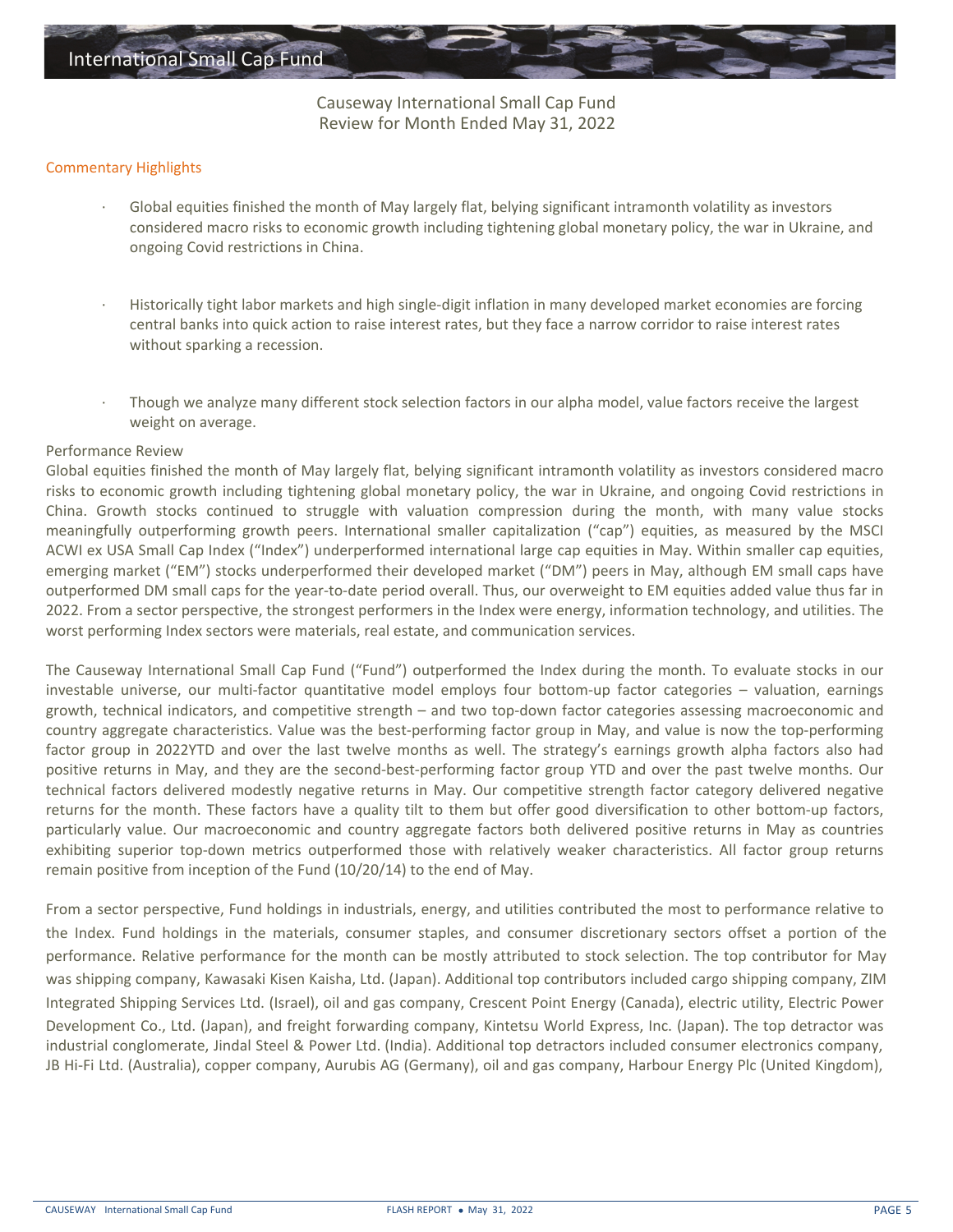and food processing company, Marfrig Global Foods SA (Brazil).

# Economic Outlook

Historically tight labor markets and high single-digit inflation in many developed market economies are forcing central banks into quick action to raise interest rates, but they face a narrow corridor to raise interest rates without sparking a recession. For the US in particular, we believe the Federal Reserve ("Fed") will struggle to push inflation to an acceptable level, as monetary policy cannot directly alleviate supply constraints. The more persistent and prolonged the supply problems (some aggravated by the Russian invasion of Ukraine), the more interest rates will need to rise to subdue demand. Fed Chair Jerome Powell has embraced a hawkish tone, including accepting more unemployment to tamp down inflation. After raising interest rates 50 basis points in May, market participants now expect another two sequential 50 basis point hikes this summer. Supply chain disruptions continue to create cost and logistic disruptions for the private sector in most regions. In Europe, a diplomatic solution to the war in Ukraine has failed to materialize, with Russian forces capturing much of the eastern portion of the country. In the latest round of sanctions on Russia, the European Union announced an embargo of seaborne Russian oil imports by the end of the year. We anticipate significant investments directed towards bolstering the bloc's energy independence, particularly with respect to renewables, in the coming years. Eurozone private sector business activity remains resilient, allowing the European Central Bank ("ECB") room to raise interest rates to combat high inflation. Officials estimate an end to the ECB's negative interest rates within months, after eight years of setting borrowing costs below zero. In the UK, headline inflation reached 9.0% year-over-year in May, suggesting the Bank of England will further raise rates another 25 basis points in June. However, with UK consumer confidence dropping to a record low during the month, UK policymakers face a similar dilemma as those in the US of avoiding cooling the economy too quickly.

In China, authorities announced a partial reopening in Shanghai, long-awaited after the country's major commerce hub spent over two months in an economically crippling lockdown. Chinese credit growth slowed in May as banks reacted to the worsening economic outlook. In response, the People's Bank of China cut its mortgage reference rate, furthering the bifurcation between Chinese monetary policy and that of other major central banks.

# Investment Outlook

The sheer breadth and inefficiency of the International Small Cap (ISC) universe create the opportunity to build a portfolio without the typical tradeoffs in stock characteristics. We believe Causeway's ISC strategy, harnessing multiple sources of alpha, has achieved an attractive combination of portfolio characteristics. Valuation matters, even in small caps, amidst global economic fears and rising interest rates. To learn more about our unique approach to International Small Cap portfolio construction, please read our recent publication "No Tradeoffs Required" available at www.causewaycap.com/insights.

The market commentary expresses the portfolio managers views as of the date of this report and should not be relied on as research or investment advice regarding any stock. These views and any portfolio holdings and characteristics are subject to change. There is no guarantee that any forecasts made will come to pass. Any securities identified and described do not represent all of the securities purchased, sold or recommended for the Fund. Index returns, if any, are gross of withholding taxes, assume reinvestment of dividends and capital gains, and assume no management, custody, transaction or other expenses. The reader should not assume that an investment in any securities identified was or will be profitable.

MSCI has not approved, reviewed or produced this report, makes no express or implied warranties or representations and is not liable whatsoever for any data in the report. You may not redistribute the MSCI data or use it as a basis for other indices or investment products.